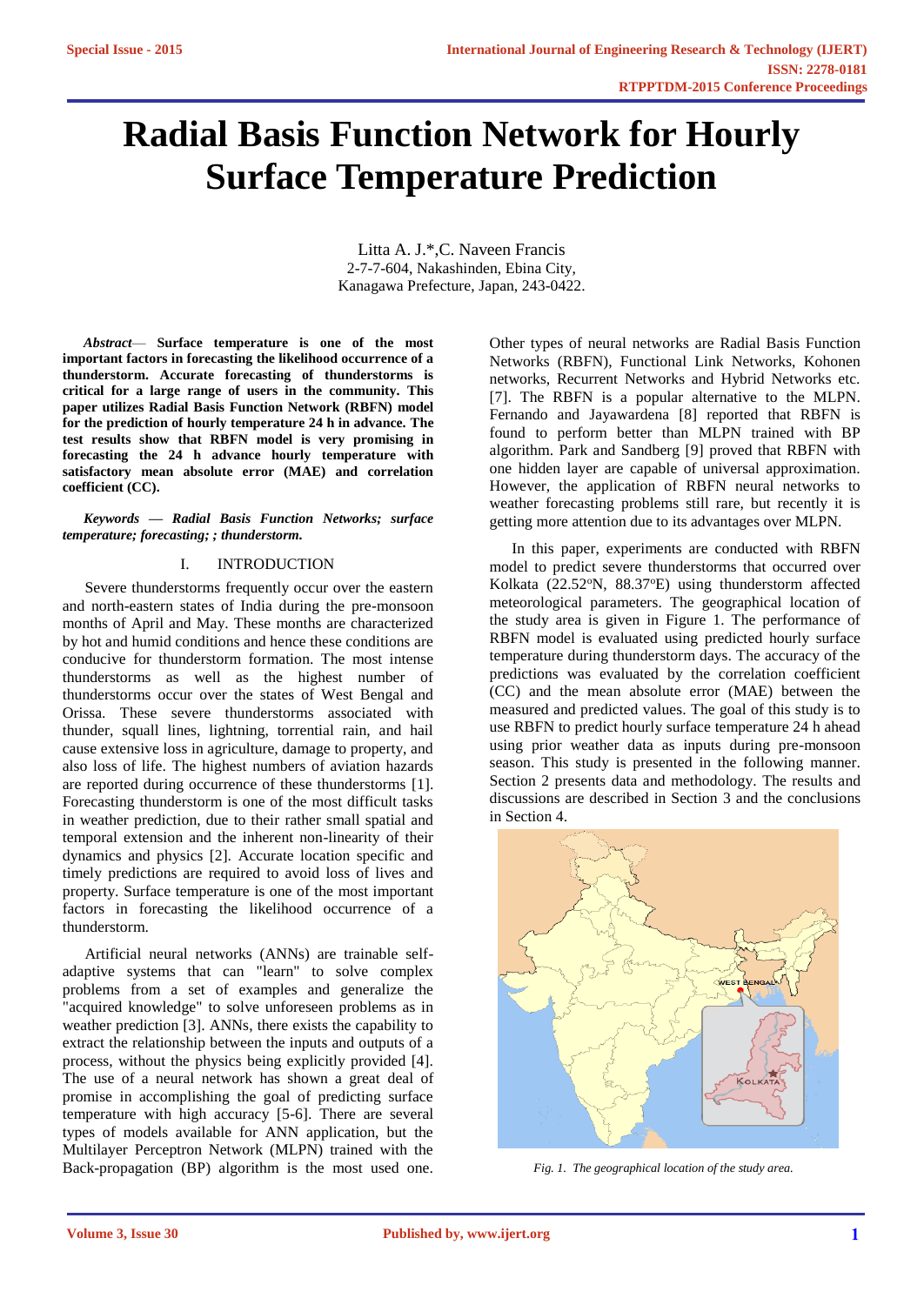## II. DATA AND METHODOLOGY

RBFN is a non-linear layered feed forward networks used as a universal approximator. The RBFN is capable of implementing arbitrary non-linear transformations of the input space. This learning is equivalent to finding a surface in a multidimensional space that provides a best fit to the training data. RBFNs contain a single hidden layer of processing elements (PEs). This layer uses gaussian transfer functions, rather than the standard sigmoidal functions employed by MLPs. The centers and widths of the gaussians are set by unsupervised learning rules, and supervised learning is applied to the output layer. These networks tend to learn much faster than MLPNs [10].

RBFN have the advantage of not suffering from local minima in the same way as MLPN. This is because the only parameters that are adjusted in the learning process are the linear mapping from hidden layer to output layer. Linearity ensures that the error surface is quadratic and therefore has a single easily found minimum. In regression problems this can be found in one matrix operation. In classification problems the fixed non-linearity introduced by the sigmoid output function is most efficiently dealt with using iteratively re-weighted least squares. RBFNs are typically trained in a maximum likelihood framework by maximizing the probability (minimizing the error) of the data under the model [11].

This study evaluates the utility of RBFN model for estimating hourly surface temperature. Major numbers of thunderstorms are occurred over Kolkata in April and May. Thus the hourly meteorological data sets of these two months are selected for training and testing. The hourly mean sea level pressure, relative humidity, and wind speed of 3 years (April and May 2007 to 2009) collected from the India meteorological department (IMD) of Kolkata, were used for this study. The other additional input parameters for each model are month, day and hour of the observation. Neural networks generally provide improved performance with the normalized data. All the weather data sets were therefore transformed into values between −1 and 1 through dividing the difference of actual and minimum values by the difference of maximum and minimum values. At the end of each algorithm, outputs were denormalized into the original data format for achieving the desired result.

A three-layer structure (one input layer, one hidden layer, and one output layer) was selected with the Gaussian activation function was chosen for the hidden layer, and linear function for the output layer. The chosen weather data were divided into two randomly selected groups, the training group, corresponding to 67% of the patterns, and the test group, corresponding to 33% of patterns, so that the generalization capacity of network could be checked after training phase. The performance of the RBFN model to derive thunderstorm forecast 24 h ahead is evaluated using predicted hourly surface temperature during two thunderstorm days of May 2009 (May 3 and 15, 2009). The

accuracy of the predictions was evaluated by CC and MAE between the measured and predicted values.

## III. RESULTS AND DISCUSSION

The surface parameters play a significant role in the genesis whereas the strength of the upper air pull is required to assess the growth of the thunderstorm [12]. The greater the density differences between air masses (temperature and humidity) the greater the atmospheric instabilities that develop, and the greater the intensity of these thunderstorms [13]. Recent studies show a high positive correlation between surface temperature and lightning activity [14]. The hourly temperatures on the surface are useful tool in forecasting the likelihood occurrence of a thunderstorm [15]. Meteorologists warn that a sudden drop in temperature during the day indicate for thunderstorm [13].

Figure 2 shows the inter-comparison of observed and RBFN model predicted diurnal variation of surface temperature (°C) over Kolkata valid for 3 May 2009 and 15 May 2009. From the figures, it is clearly see that the observed data show a sudden drop in temperature in all thunderstorm days. The RBFN model captured the sudden temperature drop during the thunderstorm hour for both cases. For the first case (Figure 2a), the observed temperature showed a sudden drop of  $14^{\circ}$ C from  $36^{\circ}$ C to  $22^{\circ}$ C at 10 UTC. The RBFN model prediction showed a drop from  $36^{\circ}$ C to  $24^{\circ}$ C (12<sup>o</sup>C) at 10 UTC. In the second thunderstorm case (Figure 2b), observed temperature showed a drop from  $30^{\circ}$ C to  $24^{\circ}$ C (6 $^{\circ}$ C) at 13 UTC, whereas RBFN model showed a drop from  $31^{\circ}$ C to  $26^{\circ}$ C  $(5^{\circ}C)$  at 13 UTC. From these analyses, we can observe that RBFN model captured the sudden temperature fall during thunderstorm hour with almost same drop in intensity.

A statistical analysis based on MAE, and CC is performed for comparisons between the predicted and observed temperature for 3 May 2009 and 15 May 2009 (Table 1). The MAE measures the level of agreement between the forecast and the observations for continuous variables. The results indicated that, the RBFN model has less prediction error during these thunderstorm days. Another verification method used for this study is correlation coefficient. It measures the strength of the linear relationship between the forecasts and observations. A correlation greater than 0.8 is generally described as strong, whereas a correlation less than 0.5 is generally described as weak. From the table we can clearly see that RBFN model predicted values are strongly correlated with observation during these thunderstorm days.

TABLE 1. Performance comparison of RBFN predictions for hourly temperature during thunderstorm days

| <b>DATES</b>   | <b>MAE</b> | CC.  |
|----------------|------------|------|
| $3-May-09$     | 2.5        | 0.84 |
| 15-May-09      |            | 0.96 |
| <b>AVERAGE</b> |            | 0.90 |